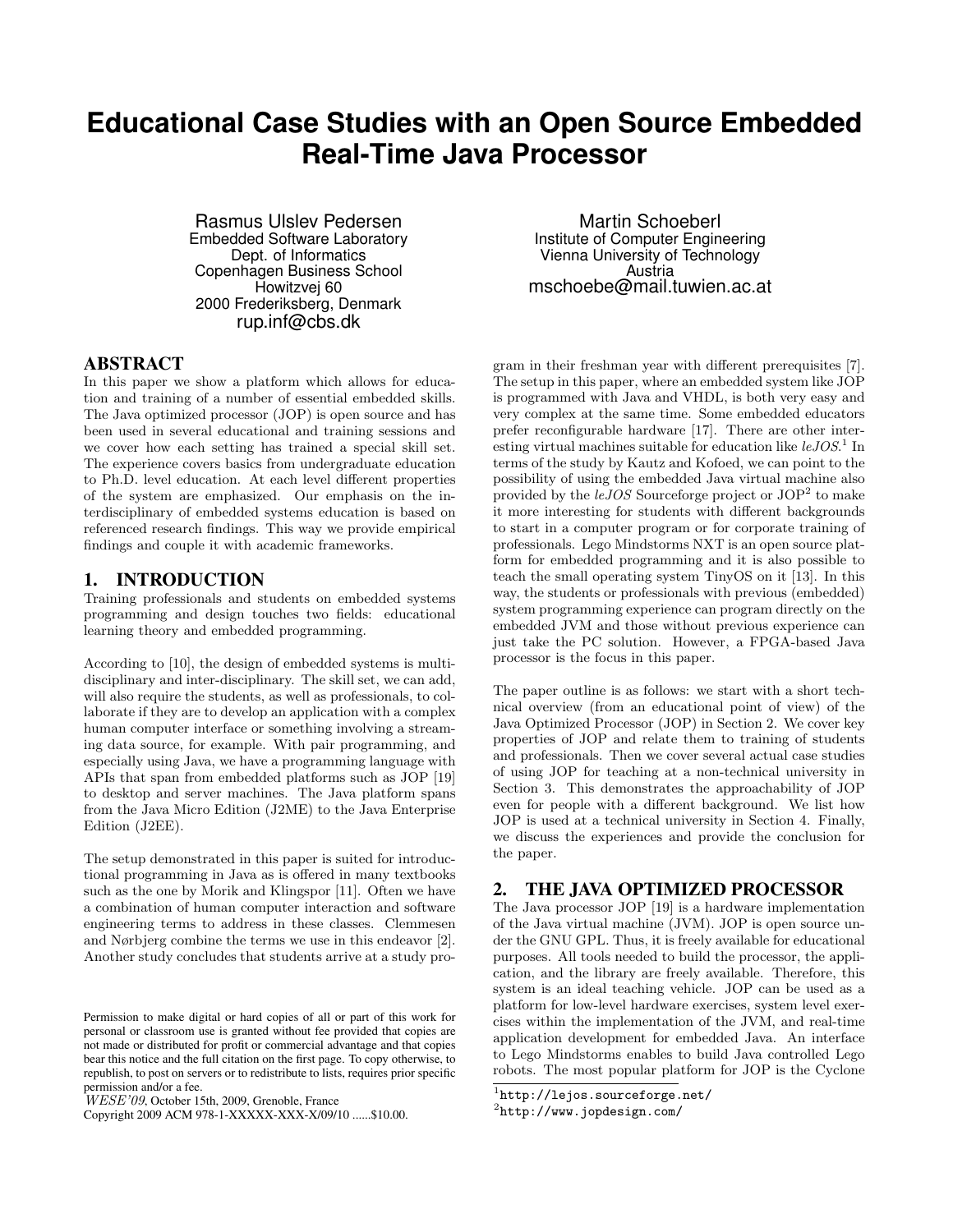

Figure 1: The FPGA used for hosting JOP.

FPGA from Altera as shown in Figure 1. It is available from www.jopdesign.com.

## 2.1 JOP: Under The Hood

Java bytecodes are translated into microcode instructions or sequences of microcode. The difference between the JVM and JOP is best described as the following: The JVM is a CISC stack architecture, whereas JOP is a RISC stack architecture. JOP is implemented in a field programmable gate array (FPGA). One design goal for JOP is its applicability to worst-case execution time (WCET) analysis. This design principle is consistent throughout the JOP processor. As the processor is implemented in an FPGA and all sources are available, it is also possible to add specialized hardware units [23]. From a training point of view this is interesting as the JOP processor covers everything from easy-tounderstand Java to hardware specification in VHDL.

# 2.2 Thread Scheduling on JOP

The thread scheduler on JOP is preemptive with fixed priorities. On a control switch a complete stack belonging to the active thread is saved. Each frame on the stack contains the saved program counter (PC) that points to the next instruction that will get executed once control returns from the invoked method. JOP can be used to educate and train professionals and students in multi-threaded programming. The threading model of JOP is intended for the future standard on safety-critical Java [4]. Therefore, the students are exposed to a system for real-time programming.

# 2.3 JOP's Processor Pipeline

JOP is a fully pipelined architecture with single cycle execution of microcode instructions and a novel approach to mapping Java bytecode to these instructions. Three stages form the JOP core pipeline, executing microcode instructions. An additional stage in the front of the core pipeline fetches Java bytecodes – the instructions of the JVM – and translates these bytecodes into addresses in microcode. Bytecode branches are also decoded and executed in this stage. The second pipeline stage fetches JOP instructions from the internal microcode memory and executes microcode branches. Besides the usual decode function, the third pipeline stage also generates addresses for the stack RAM. As every stack machine instruction has either pop or push characteristics, it is possible to generate fill or spill addresses for the following instruction at this stage. The last pipeline stage performs ALU operations, load, store and stack spill or fill. At the execution stage, operations are performed with the two topmost elements of the stack.

Since JOP has a rather simple pipeline it thus becomes even more interesting from an educational point of view. In other processors the pipeline stages can be many more, leading to unnecessary clutter in a learning scenario. Furthermore, the simple pipeline allows for tight estimation of the worst-case execution time (WCET) of Java programs [21]. In one class the students have to program a Lego robot with at least two threads, perform WCET analysis with the provided tool, and perform the resulting schedulability analysis.

## 2.4 JOP in Industry

Several real-world projects in industry are based on JOP [18]. The first project with JOP was a distributed control application in the railway domain. On a distance of up to 1 km the contact wire is tilted up to simplify loading and unloading of goods wagons. Each mast is equipped with one JOP powered embedded system that controls the asynchronous motor. The program was written in a simple cyclic executive style to simplify the safety argument. Further projects followed: a remote terminal unit for supervisory control, an industrial lift controller, and a support system for single track railway control. Most of the applications are under open-source and part of the JOP distribution. Therefore, students can see how real-world applications are written in embedded Java.

## 2.5 Available Material

The complete source of JOP and the documentation is online available. A good start is the main web site of JOP:

http://www.jopdesign.com/

and a Wiki platform that is editable by the JOP users at:

http://www.jopwiki.com/

A reference handbook is available as PDF and as printed book [20], which comprehensively covers the JOP processor in terms of tool chain and PC setup. It is a point where most newcomers to JOP will have to start. Furthermore, teaching slides are available from the main web site<sup>3</sup> with sources when applicable. This makes JOP an interesting choice for many embedded courses in industry or in higher education.

Martin Schoeberl, the creator of JOP, leads a growing community surrounding JOP. He manages online forums in the form of a Yahoo mailing list.<sup>4</sup> This community consists mainly of two groups: people playing with JOP just for fun and students using JOP as basis for their Master's thesis or PhD thesis (e.g., [3]).

## 3. AT A NON-TECHNICAL UNIVERSITY

In this section, we describe how JOP has been used at the Dept. of Informatics, Copenhagen Business School. The department bought 20 JOP boards to have enough for all stu-

 $^3$ http://www.jopdesign.com/teaching.jsp 4 http://tech.groups.yahoo.com/group/ java-processor/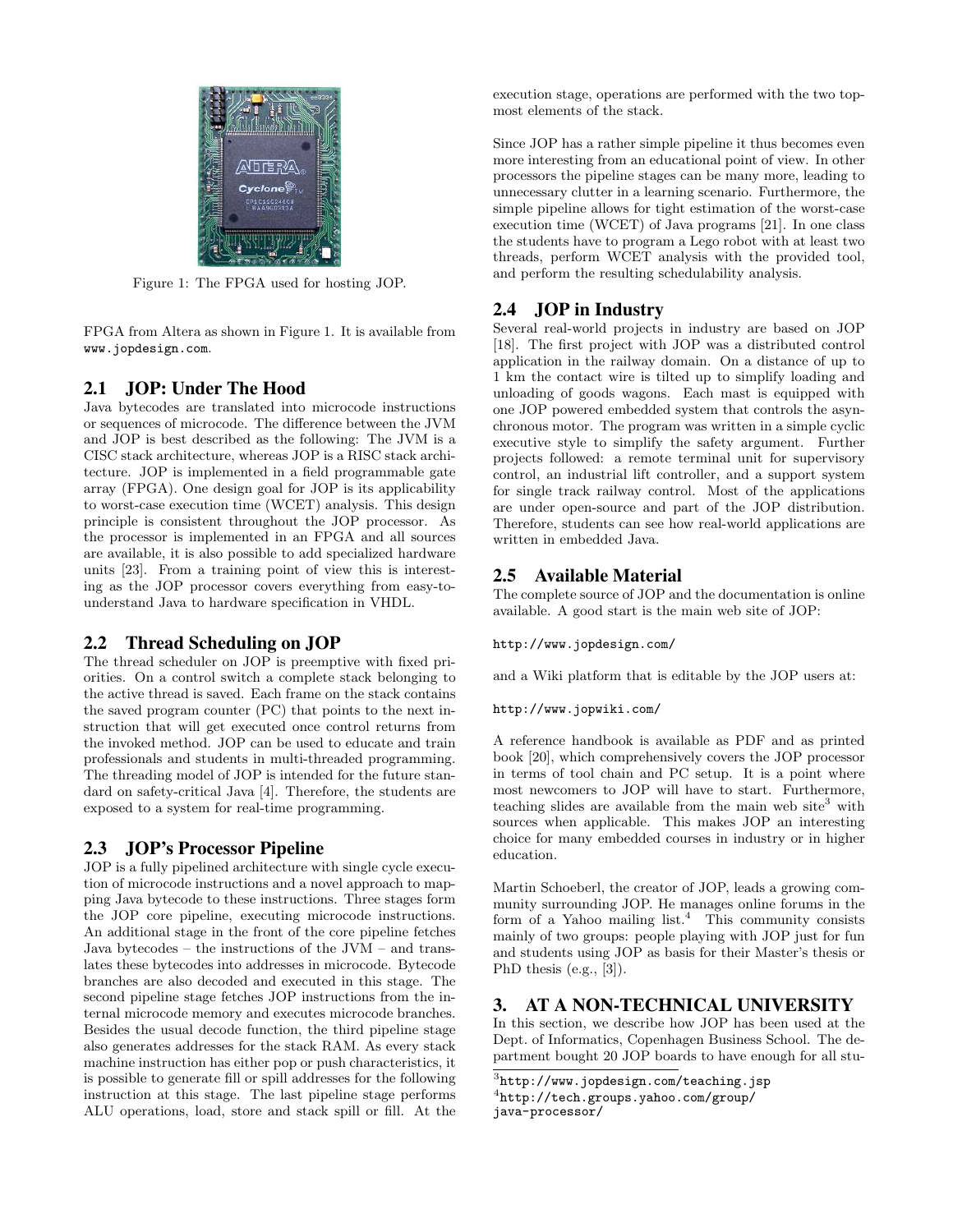

Figure 2: Using JOP at a non-technical University.

dents. We found the open community of JOP was helpful for the students to find information.

It is an inter-disciplinary study program that we used the JOP board for. The study program features about equal amounts of computer science, organization, and economics. Embedded systems are found everywhere and it is therefore important that we train students and professionals outside the traditional profiles in this kind of systems as well.

The JOP board has been used for bachelor level teaching, master level teaching, and master level theses at this nontechnical university. Figure 4 shows the relation of the different courses at CBS. We will discuss the experience with JOP for educational purposes below.

#### 3.1 Bachelor Level Class

The JOP board was used for a class called Distributed Systems. There is teaching material available online from this class. This class covers topics such as networking with the IP protocols. In this class the board's Ethernet controller was used to let the embedded board serve as a small webserver. It can serve a simple HTML page, which gave the students a basic understanding of how this would work for an embedded system. The relevance comes from seeing embedded systems as small Internet connected devices. Furthermore, the board was used for exercises that generated UDP packets, and these packets were collected with a network sniffer such as the open source freely available sniffer called Wireshark.

#### 3.2 Master Level Classes

The JOP board has been used for two classes at the master level. One was called Distributed Data Mining. The other class was on embedded systems and information systems. The goal was to create small systems which served a purpose in terms of making parts of a house more intelligent for example. This class was called Very Small Information Systems. The VSIS class is a 15 ECTS class requiring 450 student work hours. For the exam, the students created a



Figure 3: Example student setup for the activity based heating project.

so-called product as described above.

There were a number of student projects and the format of the class was also to let the students write a real article in academic format about the project they did with the JOP board. Each article was reviewed by a peer group and by the teachers as well. We found this approach very productive, and the final articles were better than we expected at a business school. We also experimented with Wikiversity<sup>5</sup> as an interactive teaching platform during this course.

The projects were quite different. They ranged from a barcode recognizer to an intelligent heat controller (see Figure 3).

- Intelligent Humidity and Temperature Controller This group did a project to address the problem of remote monitoring of humidity levels in wooden walls. It addresses a problem of monitoring a wooden house while it is not occupied as is the case for holiday residences or summer houses. The group used a humidity controller to collect data and then they used a data mining program called WEKA to make the decisions using an XML feed over the internet.
- Activity-based Intelligent Heat Regulation This group set up the JOP FPGA board with infrared movent detection sensors. The registered activity is then analyzed and the predicted activity is used to pro-actively control the heat in the house. An overall aim of this project was to save energy at it would be cheaper to heat the house only in the rooms where it was known that activity would take place at certain times of the day. Figure 3 shows the experimental setup built by the students.
- Barcode Recognizer In this project, the JOP board was used to recognize a bar code. The group made a system where a picture was taken with a mobile phone, then transferred to the Java board. It then used algorithms such as Fisher discriminant analysis to recognize the EAN-13 barcodes.
- Automatic Speaker Verification The sound is collected to a wave file format, which is then recognized by the JOP board. Here the UDP protocol is used to transfer the wave file to the JOP board. The group applied (on

 $^{5}$ http://en.wikiversity.org/wiki/School:Very\_Small\_ Information\_Systems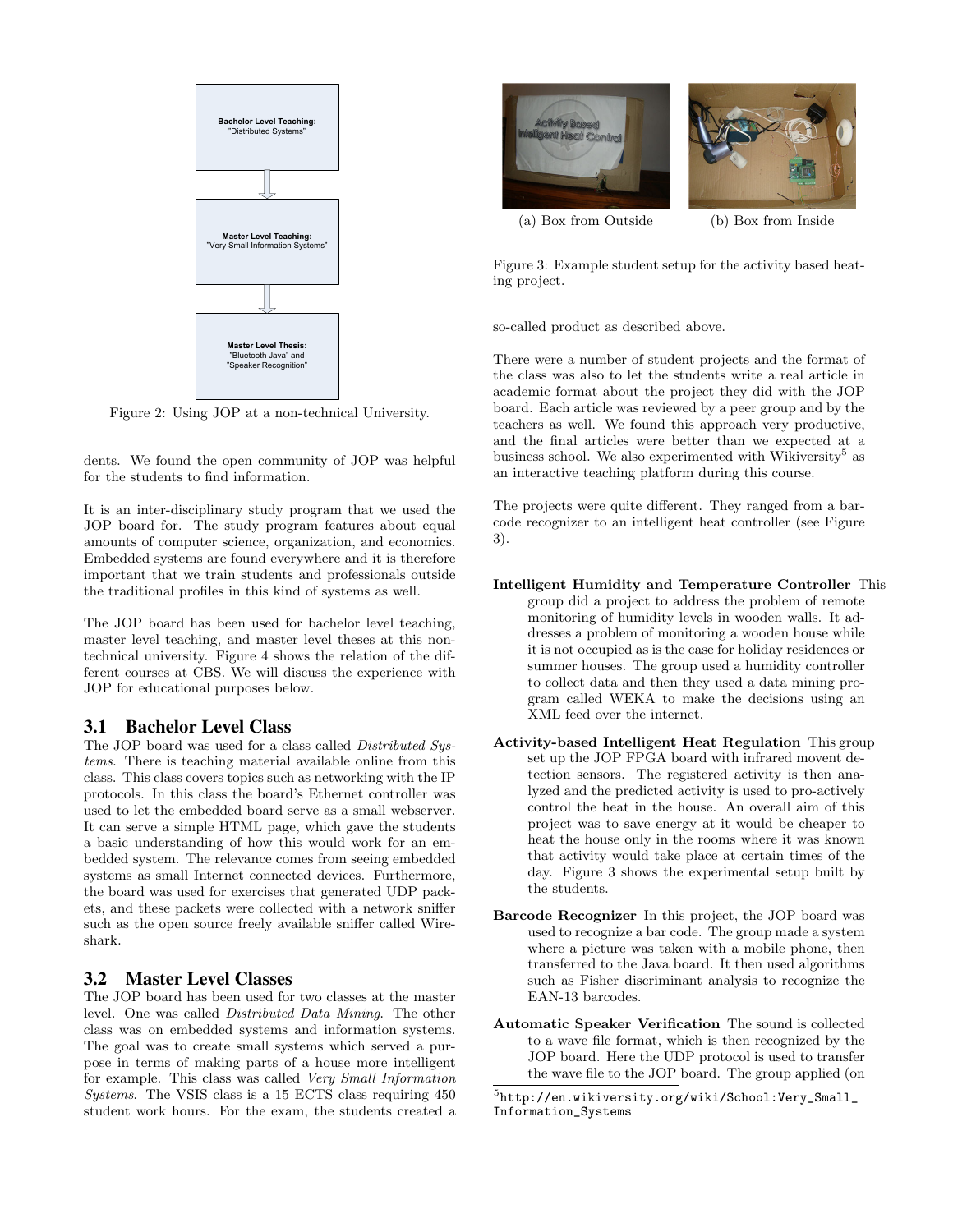the JOP board) a Hidden Markov Model and a nearest neighbor algorithm to the data.

Stock Data Analysis This group analyzed several algorithms on a PC with a data mining package to see which one provided the best tradeoff between accuracy and speed. They found a simple algorithm that fitted the limited constraints of an embedded system, and implemented it on JOP.

This class was a success as we trained a semi-technical group of students at a business school to use an embedded system. The group had no knowledge about embedded systems before the class, and it was possible to get them started with this in just a few weeks. The students got exposed to the differences between embedded systems programming and programming on a desktop system – especially the resource constraints and the small available library on JOP.

We used a setup of two people. One with deep knowledge of embedded systems (Martin Schoeberl), and one with interdisciplinary knowledge of data mining and embedded systems (Rasmus Ulslev Pedersen [12]).

#### 3.3 Master Level Theses

The JOP board has been used for a master thesis project on Bluetooth. Some of the students took the master level class to get started with the JOP board (see Section(3.2)). The board was equipped with a Bluetooth radio connected to JOP via the serial line. The student who completed the thesis implemented code on the JOP board to be able to exchange data via the OBEX protocol between the embedded JOP based system and a mobile phone.

A second thesis was conducted with the aim of identifying words recorded in real-time from a microphone. The group needed to create a custom PCB [9] for recording the words and to this end they received assistance from an outside company. This custom PCB was plugged into the expansion slots of the JOP board itself.



Figure 4: A Master Thesis Speech Recognition PCB.

#### 4. AT A TECHNICAL UNIVERSITY

At the Vienna University of Technology JOP is used in several settings by Martin Schoeberl. From a special course on the JVM, for Bachelor and Master projects, up to research in the context of Ph.D. theses.

In Vienna, we have built a group of students around that project and have regular meetings. An interesting point of that group of students, even at different levels, is that the interaction among the students last longer than a single semester.

#### 4.1 The JVM in Hardware

At the Vienna University of Technology a specialized course, the Java Virtual Machine in Hardware, has been given over the last years. The students learn the inner working of the JVM and tradeoffs between hardware and software implementation of system functions. The course is a combination of given talks and lab work. The practical part of the course consists of group work on a selected hardware or software problem for embedded Java. The introduction course on the JVM and JOP let several students to continue on embedded Java with their Bachelor or Master's thesis.

The course covers the whole embedded stack from processor design, system programming (the JVM), library implementation, up to the application design. The students can decide on which level they will perform the project. The more successful projects are included in the main distribution of JOP. The fact that the laboratory work contributes to an open-source project is highly motivating for the students. In the following list, a few project examples from the course are given:

- Long Bytecodes for JOP Long operations (64-bit) are expensive in hardware. Two students implemented the JVM long operations on top of the available 32-bit instructions. The implementation was done in Java and included an extensible test suite for the operations.
- The JVM Instruction idiv in VHDL for JOP Integer division was enhanced by two students moving the implementation from software to hardware. They implemented a division module in VHDL.
- CACAO on a MIPS A group of Ph.D. students, taking this master level course, solved a more challenging task: to compare the performance of JOP against a JIT based JVM they started to port the open-source JVM CACAO [8] to the open-source, soft-core MIPS processor YARI. $\overset{\circ}{\rm 6}$  As a follow up to this project we extended that work on using a JIT compiler for real-time systems and published a scientific paper [1].
- Java Locks with PCE The current implementation of synchronized on JOP is just turn off the scheduling interrupt. That is effective priority ceiling emulation (PCE) without setting the ceiling level (default is maximum). One student adapted the real-time scheduler on JOP to acknowledge the ceilings of objects on synchronized blocks. This project involved the student in practical application of real-time scheduling theory in a Java context.
- Scoped Memory Scoped memory is a simplified version for dynamic memory management for real-time systems to avoid garbage collection. One student implemented scoped memory, as defined by Safety Critical Java. The implementation involved adaption of JVM system code.
- Wireless Robot Control The Lego robot, powered by JOP, was extended with an XBee module for remote control via a simple protocol. This project involved using a

 $^6$ http://repo.or.cz/w/yari.git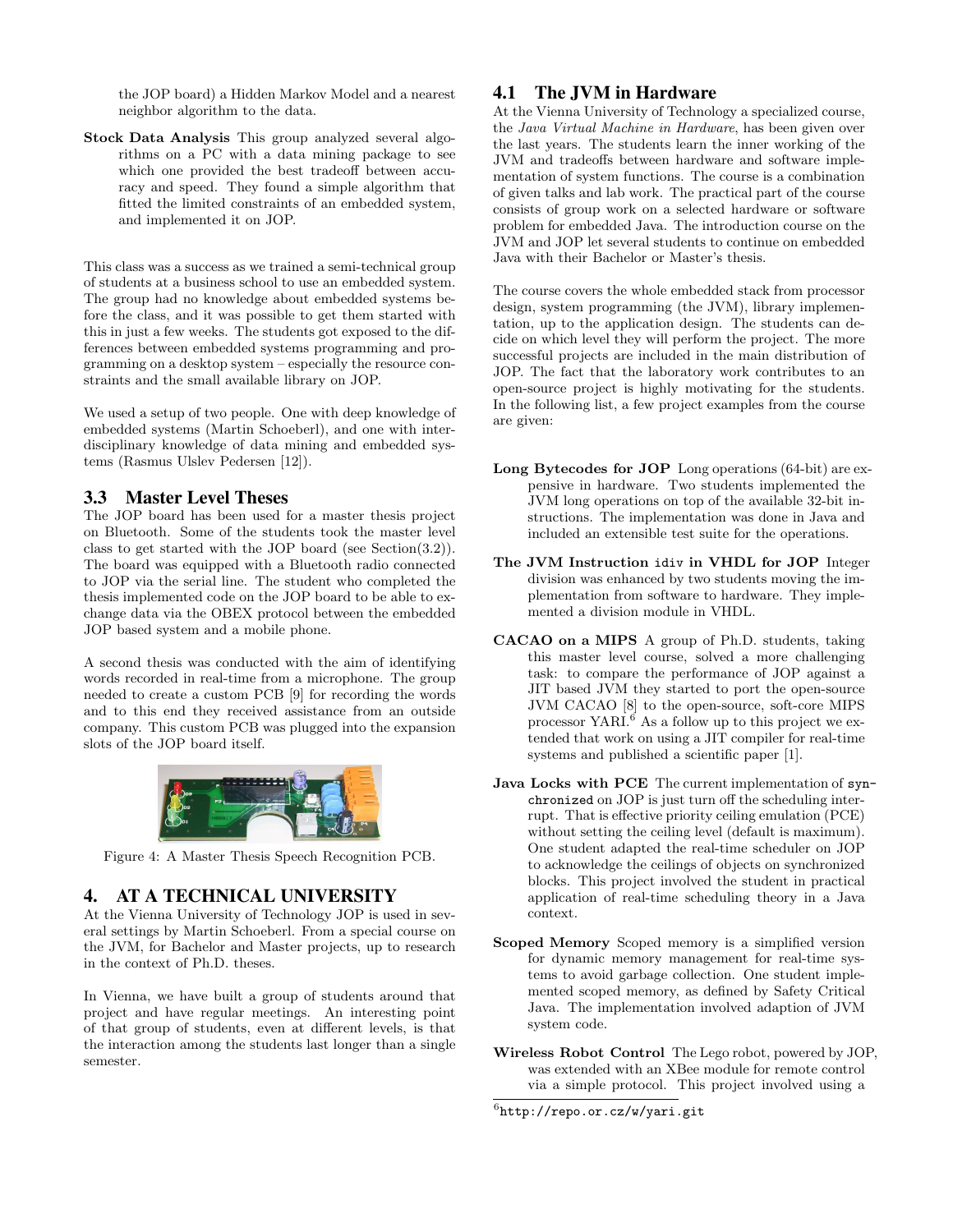solder iron and adapting the VHDL code of JOP at a high level (configuring a second serial port and assigning the correct pins).

- Table/Lookupswitch in Microcode Bytecode instructions tableswitch and lookupswitch are implemented in Java on JOP to save microcode memory. To simplify WCET analysis and to speedup those operations two students implemented the two bytecodes in JOP microcode. The project covered the very internal layer of the microcoded implementation part of the JVM.
- WCET Analysis Using the UPPAAL Model Checker This project produced a first prototype of a model checking based WCET analysis for Java bytecodes. One student continued with this topic towards his Master's thesis [5].
- JOP User Interface One group implemented a user interface for JOP. This project included VHDL design of the mouse and keyboard interface, a VGA controller, and the user interface Java library. Furthermore, the JOP simulator was adapted for easier development of the graphics library.
- NFS with ejip Implementation of the network file system (NFS) client on top of the ejip UDP/IP stack. Emphasis on this project was to provide a small, timepredictable implementation. This project is now continued as a Bachelor project.

The examples show that individual groups selected different layers of the full hardware/software stack for their project. Some groups even decide to cover several levels of the embedded stack.

#### 4.2 Bachelor Projects

Several Bachelor projects are based on JOP. In the following two examples from quite different fields are given:

- A Lego Robot Controller PCB Two students built a PCB to interface JOP with the sensors and actuators of the Lego Mindsstorms. The resulting PCB is shown in Figure 5. They built the electronics, interface hardware in the FPGA in VHDL, and a software library in Java for various sensors and actuators. Therefore, they covered the whole design stack of an embedded system. The interface is now used in the JVM in Hardware course to write small Lego robot programs, which have to be analyzed for its WCET.
- Bytecode Optimizer Java bytecode, as omitted by the Sun javac compiler, is completely unoptimized. The optimization is left to the JIT compiler. However, for a Java processor optimization at bytecode level is an interesting option. This Bachelor work implemented the program analysis and optimization tool Joptimizer. The main speedup was gained by inlining short methods. Joptimizer uses a heuristic that contains the timing information of JOP to decide wether a method shall be inlined or not.



Figure 5: A PCB to interface Lego Mindstorms sensors and actuators.

## 4.3 Master Level Theses

As JOP is also used as a platform for research on real-time Java and real-time computer architecture, the students get involved with on-going research during their Master's thesis.

- Wolfgang Puffitsch ported picoJava, a competing Java processor from Sun, to an FPGA and compared it with JOP during his Master's thesis [15]. This thesis prepared well for the following Ph.D. study in the context of Java processors.
- Benedikt Huber continued after the JVM in Hardware course with a Master's thesis on WCET analysis. He redesigned the available WCET tool [21] and evaluated model checking for WCET analysis [5].
- Peter Hilber is currently implementing hardware transactional memory on a JOP based chip-multiprocessor system. The target of the work is an implementation that shall be analyzable for real-time systems.

## 4.4 Ph.D. Research

JOP is also used for Ph.D. studies. Christof Pitter finished his PhD thesis on a time-predictable JOP chip-multiprocessor (CMP) system [14] this year. The resulting CMP version of JOP is also used in the EU project JEOPARD [22]. Wolfgang Puffitsch uses the CMP version of JOP as basis for his PhD research on real-time garbage collection for multiprocessor systems [16]. Hi intends to finish his Ph.D. thesis next year.

# 5. DISCUSSION

We have found that JOP is well suited for education at higher level universities. JOP is more than a small embedded system. The fact that it also features an Ethernet controller makes it possible to use it in teaching that involves network communication as well. The real-time properties of JOP are appealing to students regardless of the needs for a real-time embedded system. They find it interesting to work with an embedded system where they can see that their Java code will be executed in a precisely known time.

The embedded Java system with JOP is a computer with very limited resources, e.g., the main memory is just 1 MB.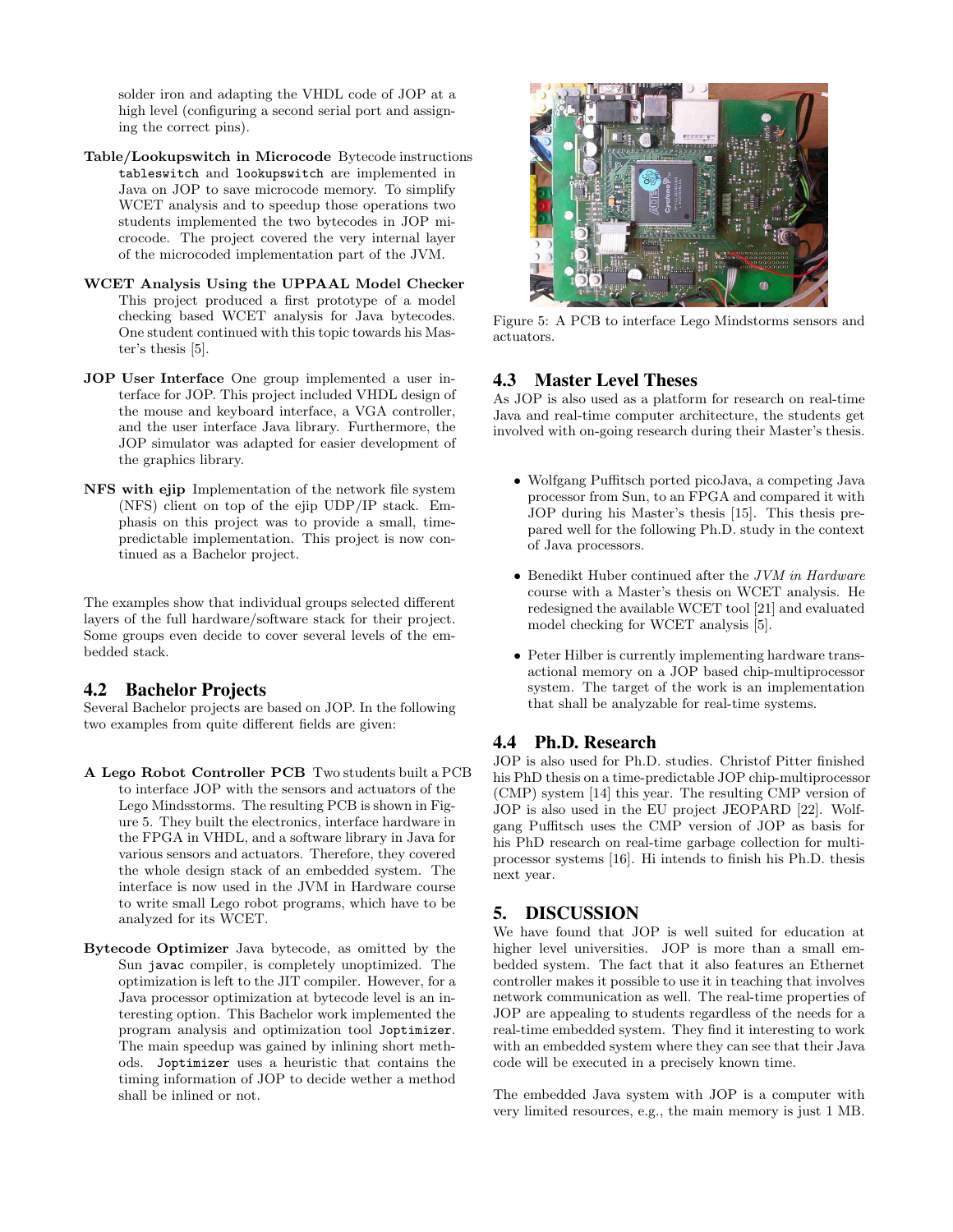This limit of the main memory also results in a very restricted subset of the Java library (JDK). Therefore, students have to adapt their programming style for this constraint system. We are confident that this restriction provides a good preparation for the industrial needs of an embedded programmer.

JOP is based on the Java programming language. This language is very popular for teaching and it is one of the reasons that it was possible to have students experiment with the JOP board without too much introduction.

#### 6. CONCLUSION

JOP as a flexible open source teaching platform for embedded systems has been presented in this paper. The processor is introduced and we argue why this FPGA-based Java processor is ideal for teaching and training of students and professionals. For example, the simple three stage pipeline is similar to other RISC processors, and the learning curve is approachable, but additional benefits apply to JOP because of the open source approach and the active community surrounding it.

In this paper we have showed several situations where the Java Optimized Processor have been used both in challenging embedded educational settings and for Master's and Ph.D. projects. Furthermore, we have shown case studies of using it for applications which are focused on intelligent embedded systems. Our observations and experiences are similar to those expressed at the First Workshop on Embedded Systems Education (WESE2005) [6]. For students and potential researchers it is an advantage that JOP is rooted in the academic environment.

Future work include experiencing with JOP in a distributed team-programming setting using the Eclipse platform. We plan to test a plugin for supporting JOP training and couple it with the open source  $XPairtise<sup>7</sup>$  Eclipse plugin. It will be an interesting team-programming platform for embedded systems education.

#### Acknowledgement

We would like to thank all our students for their sometimes enthusiastic approaches to their projects, their questions, their feedback, and the resulting discussions. Motivated students are the best motivation for teachers.

#### 7. REFERENCES

- [1] F. Brandner, T. Thorn, and M. Schoeberl. Embedded JIT compilation with CACAO on YARI. In Proceedings of the 12th IEEE International Symposium on Object/component/service-oriented Real-time distributed Computing (ISORC 2009), Tokyo, Japan, March 2009. IEEE Computer Society.
- [2] T. Clemmensen and J. Nørbjerg. Separation in theory, coordination in practice - teaching hci and se. Software Process: Improvement and Practice, 8(2):99–110, 2003.
- [3] T. Harmon. Interactive Worst-case Execution Time Analysis of Hard Real-time Systems. PhD thesis, University of California, Irvine, 2009.

7 http://xpairtise.sourceforge.net/

- [4] T. Henties, J. J. Hunt, D. Locke, K. Nilsen, M. Schoeberl, and J. Vitek. Java for safety-critical applications. In 2nd International Workshop on the Certification of Safety-Critical Software Controlled Systems (SafeCert 2009), Mar. 2009.
- [5] B. Huber. Worst-case execution time analysis for real-time Java. Master's thesis, Vienna University of Technology, Austria, 2009.
- [6] D. J. Jackson and P. Caspi. Embedded systems education: future directions, initiatives, and cooperation. SIGBED Rev., 2(4):1–4, 2005.
- [7] K. Kautz and U. Kofoed. Studying computer science in a multidisciplinary degree programme: Freshman students orientation, knowledge, and background. Journal of Information Technology Education, 3:227–224, 2004.
- [8] A. Krall and R. Grafl. CACAO A 64 bit JavaVM just-in-time compiler. In G. C. Fox and W. Li, editors, PPoPP'97 Workshop on Java for Science and Engineering Computation, Las Vegas, June 1997. ACM.
- [9] M. Lundsgaard and J. K. Rasmussen. Jopspeech: Embedded java speech recognition sdk. Master's thesis, Copenhagen Business School, Dept. of Informatics, 2006.
- [10] P. Marwedel. Embedded systems education: how to teach the required skills? Proceedings of the 2nd IEEE/ACM/IFIP international conference on Hardware/software codesign and system synthesis, 2004. Session Moderator-Marwedel, Peter and Session Panelist-Gajski, Daniel and Session Panelist-De Kock, Erwin and Session Panelist-De Man, Hugo and Session Panelist-Sami, Mariagiovanna and Session Panelist-Söderquist, Ingemar.
- [11] K. Morik and V. Klingspor. Informatik kompakt. Springer, 2005.
- [12] R. U. Pedersen. Using Support Vector Machines for Distributed Machine Learning. PhD thesis, Dept. of Computer Science, University of Copenhagen, 2005.
- [13] R. U. Pedersen. Tinyos education with lego mindstorms nxt. In J. Gama and M. M. Gaber, editors, Learning from Data Streams. Processing Techniques in Sensor Networks, chapter 14, pages 231–241. Springer Berlin Heidelberg, September 2007.
- [14] C. Pitter. Time-Predictable Java Chip-Multiprocessor. PhD thesis, Vienna University of Technology, Austria, 2009.
- [15] W. Puffitsch. picoJava-II in an FPGA. Master's thesis, Vienna University of Technology, 2007.
- [16] W. Puffitsch. Decoupled root scanning in multi-processor systems. In CASES '08: Proceedings of the 2008 International Conference on Compilers, Architecture, and Synthesis for Embedded Systems, pages 91–98, New York, NY, USA, Oct. 2008. ACM.
- [17] F. Salewski, D. Wilking, and S. Kowalewski. Diverse hardware platforms in embedded systems lab courses: a way to teach the differences. SIGBED Rev., 2(4):70–74, 2005.
- [18] M. Schoeberl. Application experiences with a real-time Java processor. In Proceedings of the 17th IFAC World Congress, Seoul, Korea, July 2008.
- [19] M. Schoeberl. A Java processor architecture for